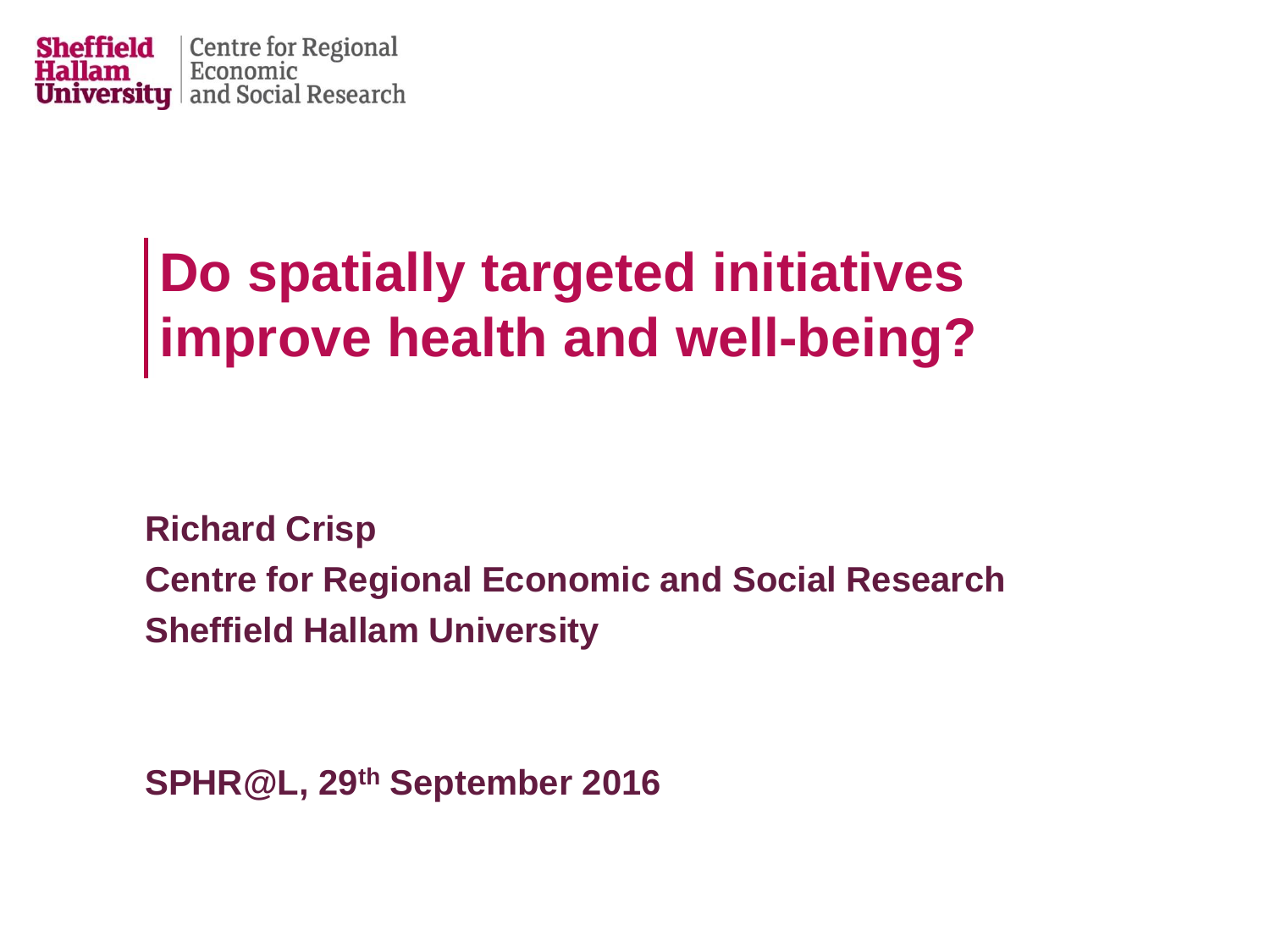# **Jutline**

- Relationship between poverty, place and heath
- Policy context: a 'post-regeneration' era?
- Findings from NDC and other ABIs
- Reflections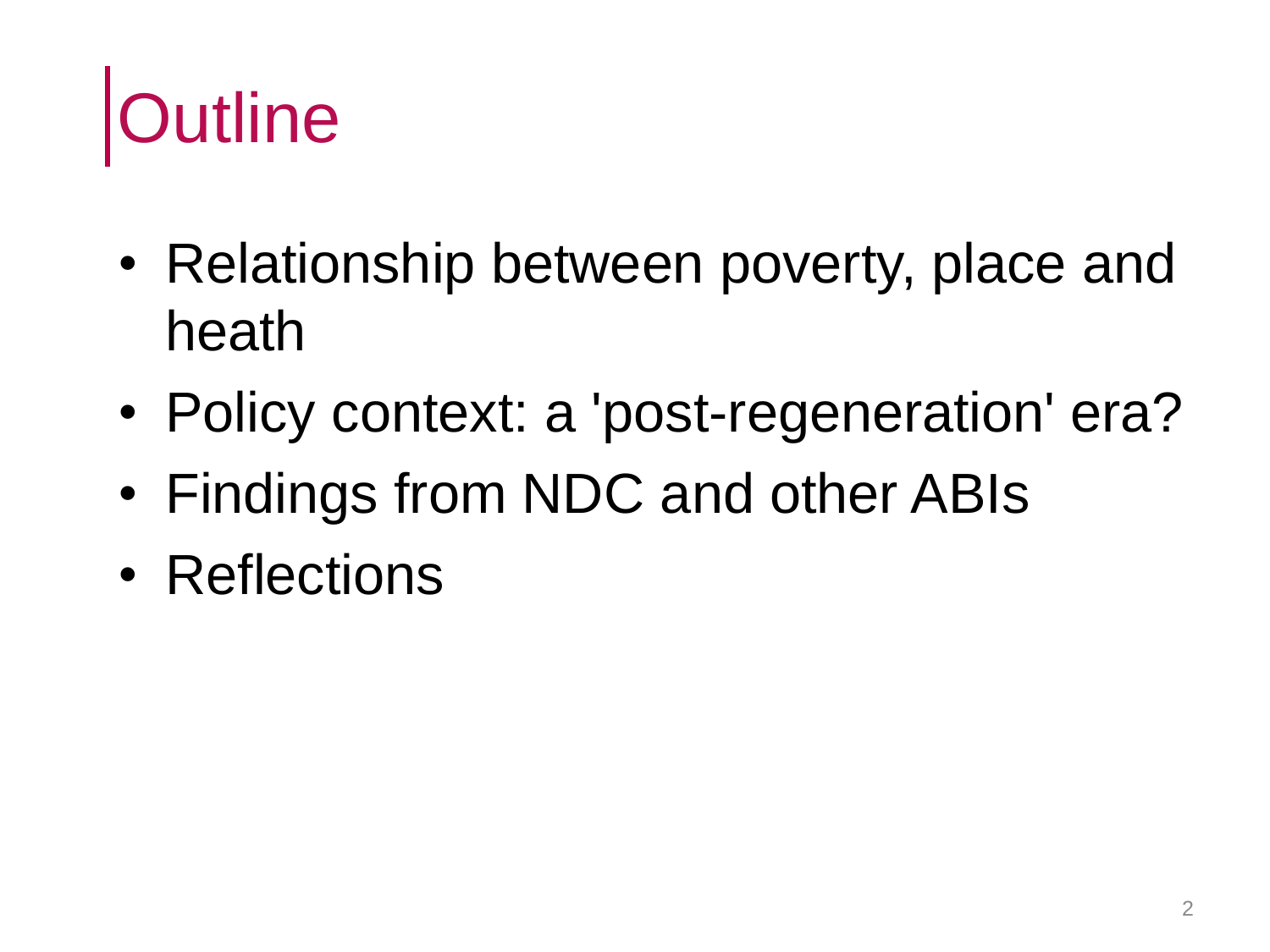- Link between poverty and health wellestablished (e.g. Pantazis *et al*, 2006)
- Poverty can contribute to poor health (diet, housing + environment)...
- ...and poor health can contribute to poverty (loss of income, cost of treatment)
- Poverty and health inequalities have a spatial dimension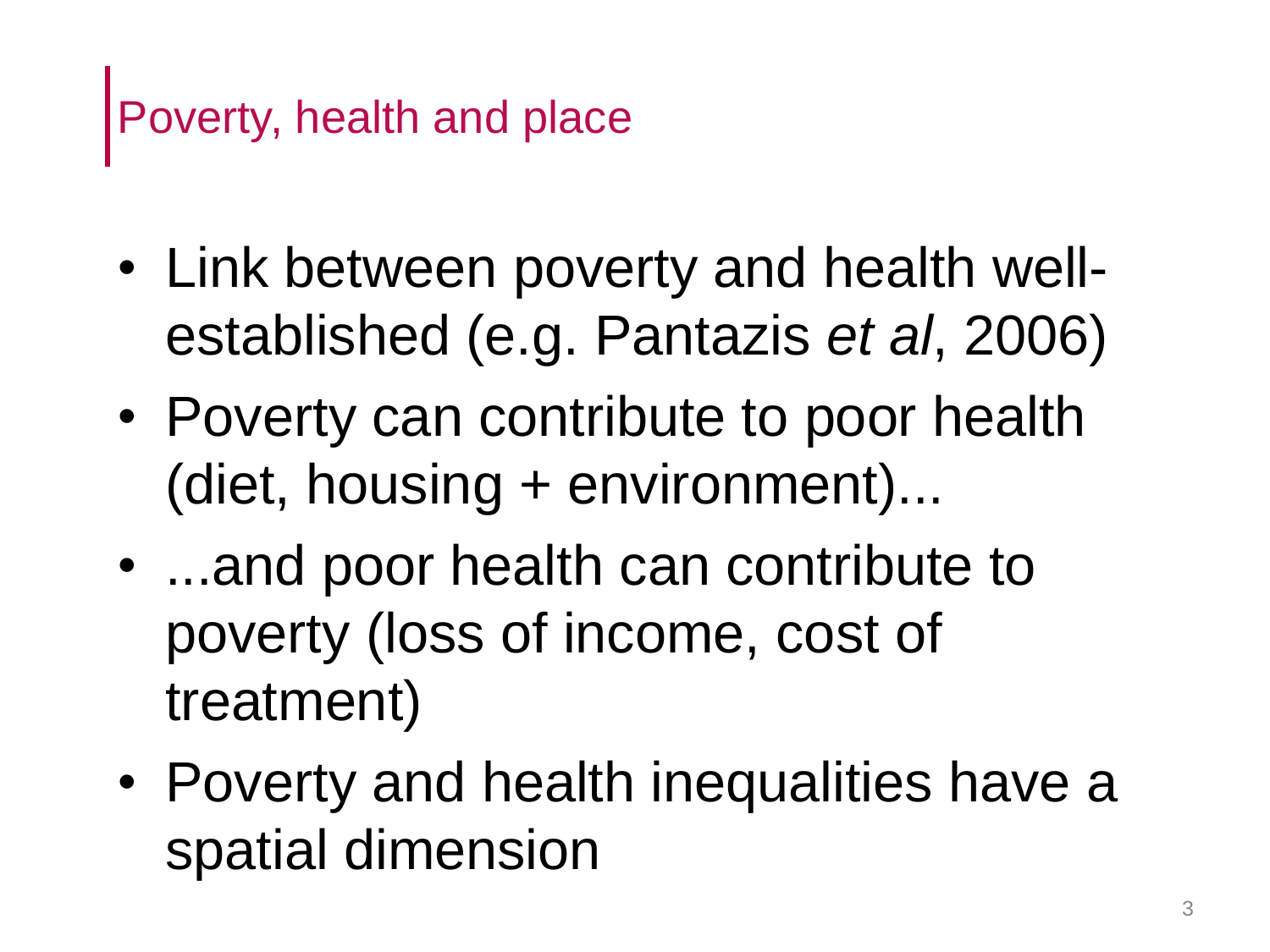## Poverty and life expectancy within neighbourhoods



Estimated male life expectancy at birth (2008-2012) versus child poverty (2011), Glasgow neighbourhoods<br>Source: GCPH from data supplied by National Records of Scotland and Her Majesty's Revenue and Customs

Source: Whyte (2016)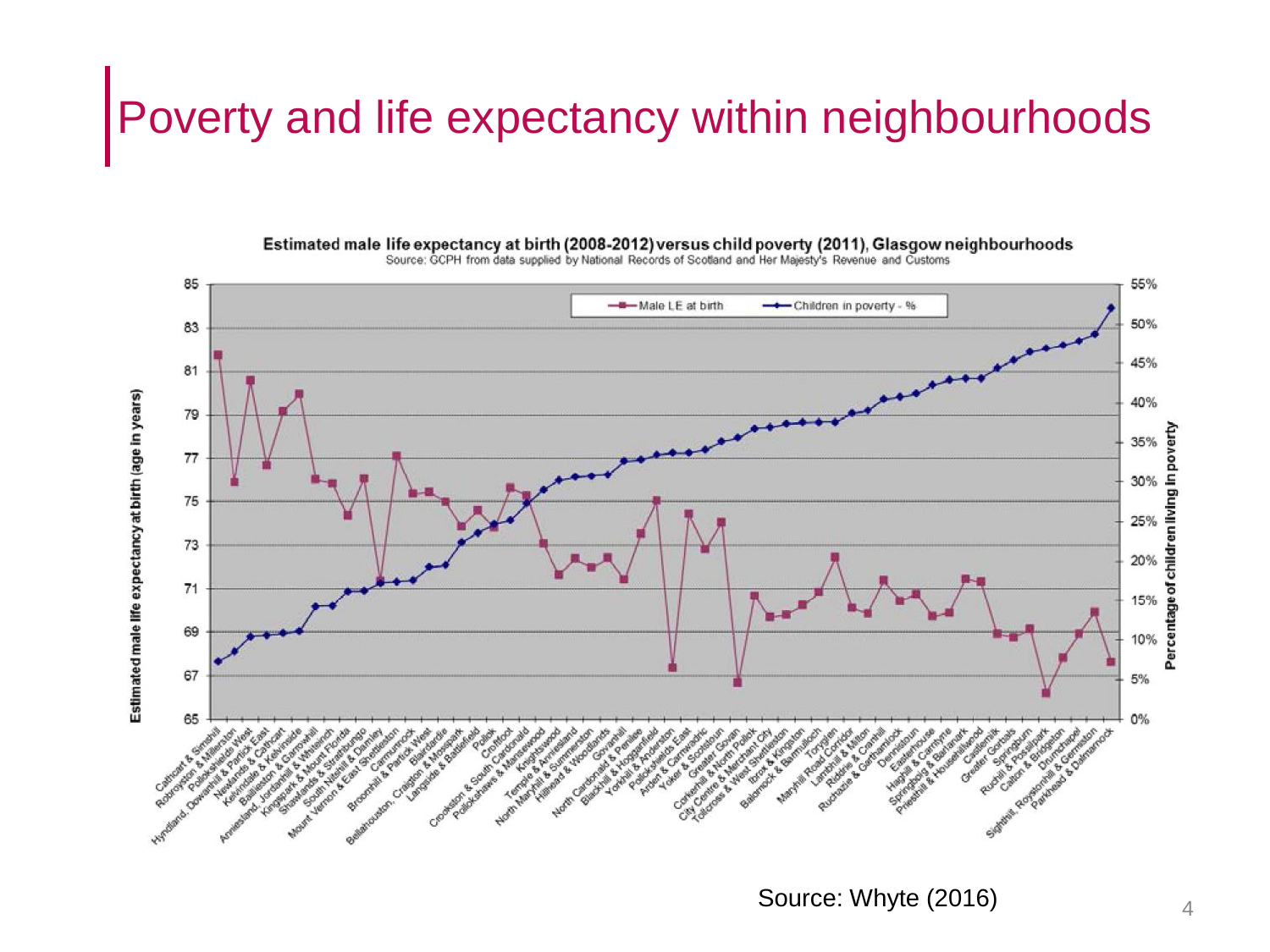## What are spatially targeted initiatives?

- Regeneration = *'policy interventions seeking to achieve some combination of economic, physical, social and environmental improvements in defined geographical areas that have experienced decline' (Crisp et al., 2014)*
- ABIs = *'time limited programmes, designed to address either a particular issue, or combination of problems, impacting on pre-defined urban localities*' (Lawless, 2006).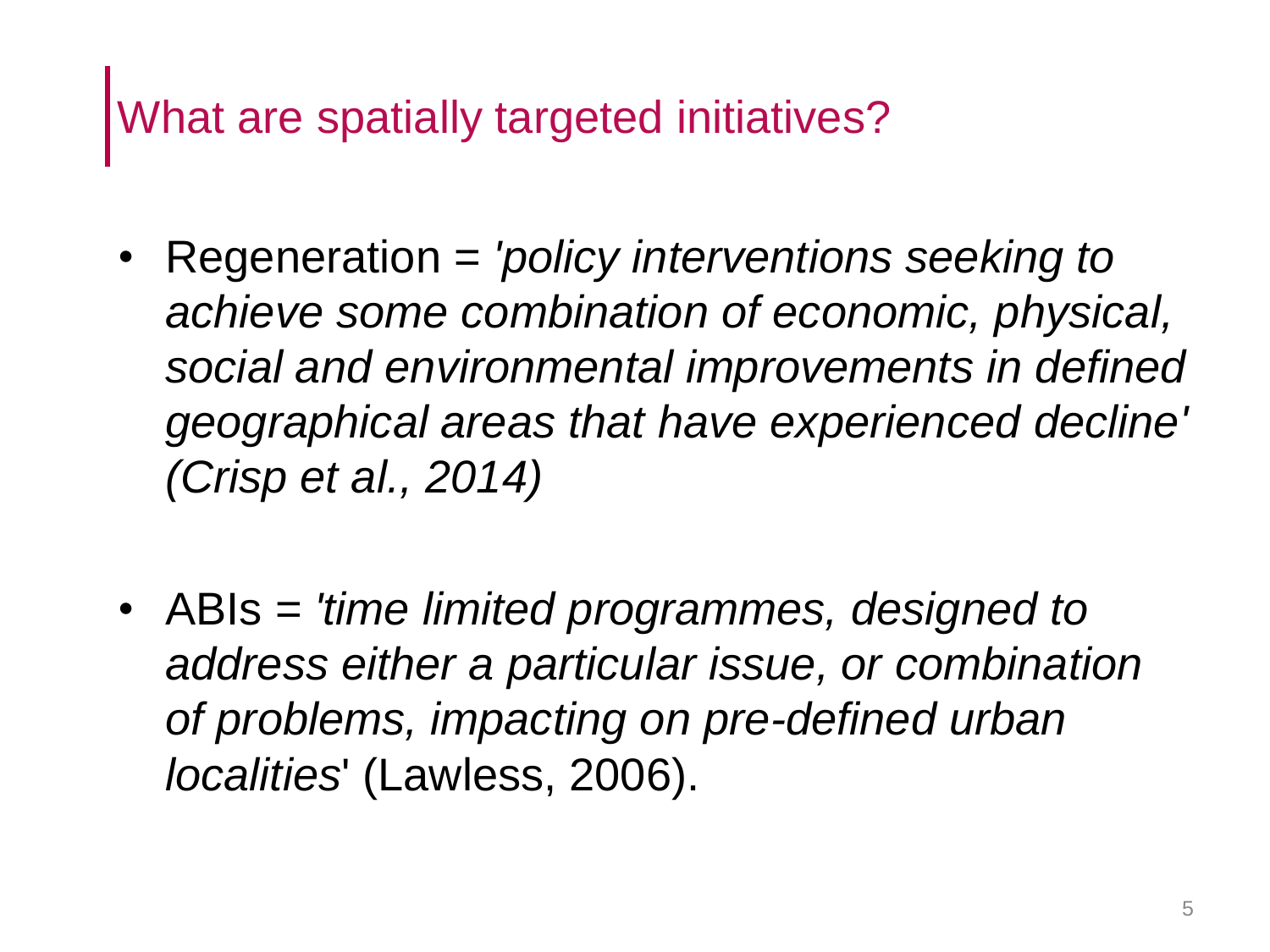# Why target areas?

- To address the compounding disadvantages of 'area effects'...
- ...but challenged by notion of 'sorting effects'?
- Other rationales come into play:
	- Targeting limited resources
	- Tackling negative features of *areas*
	- Improving effectiveness of services
	- Harnessing local knowledge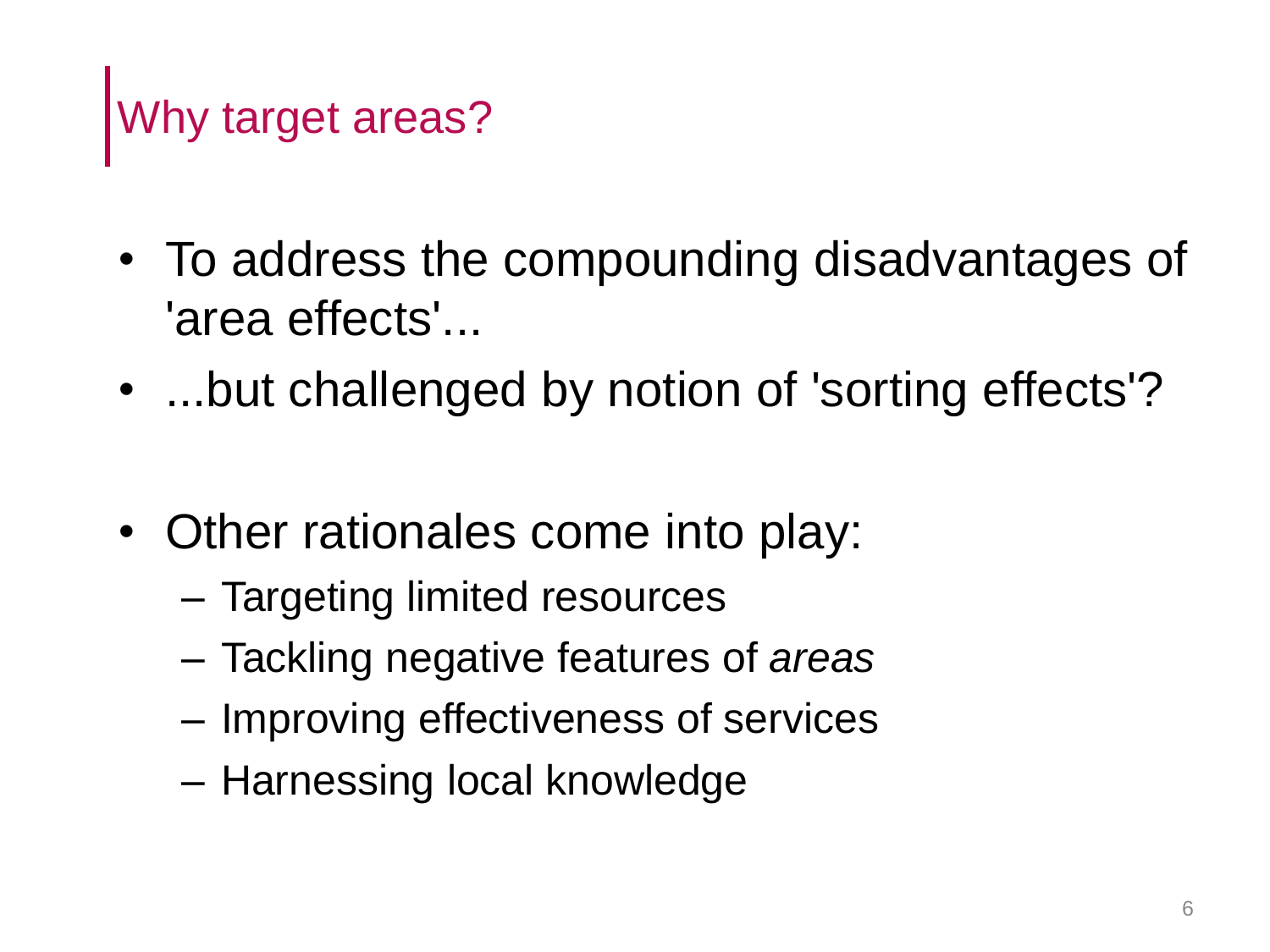## The shift to holistic regeneration

- Area-based regeneration focused on physical + economic renewal in 1980s
- Failure of 'trickle down' led to switch to more holistic approach:
	- City Challenge (1991)
	- Single Regeneration Budget Challenge Fund (1994)
	- New Deal for Communities (1998)
	- Neighbourhood Renewal Fund (2000)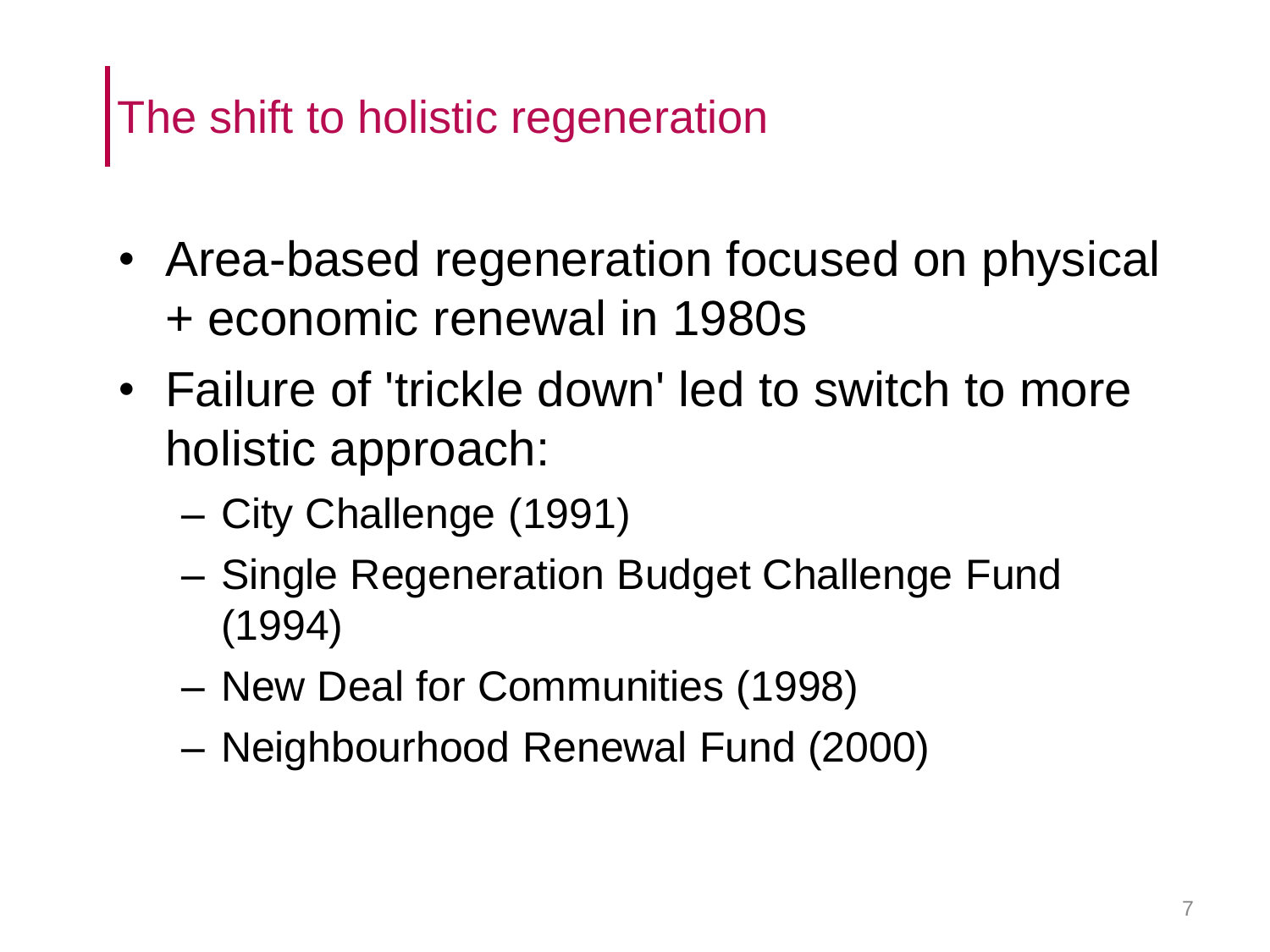## Different approaches to tackling health inequalities

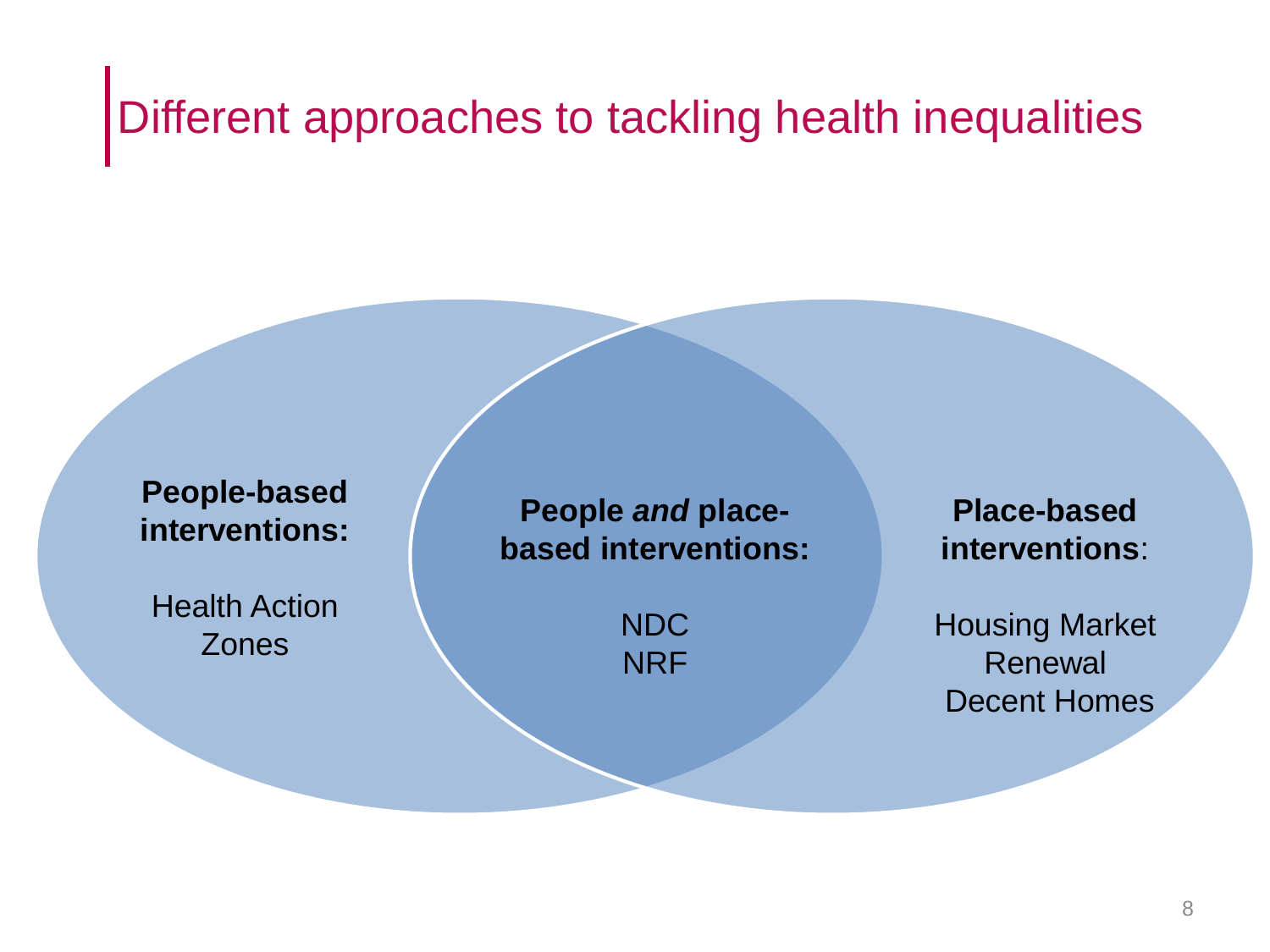# Regen spend by activity type (2009/10-2010/11)

| <b>Regeneration Activity Type</b>                                                                                             | £m p.a. | $%$ of all<br>annual core<br>regeneration<br>expenditure |
|-------------------------------------------------------------------------------------------------------------------------------|---------|----------------------------------------------------------|
| <b>People-based interventions</b>                                                                                             |         |                                                          |
| Community Development (volunteering, community<br>facilities, investment in community organisations, formal<br>participation) | 35      | 0.3                                                      |
| Health (healthy living, smoking cessation, drug and alcohol<br>treatment, teenage pregnancy, supported living)                | 17      | 0.1                                                      |
| Education (truancy, classroom assistants, raising<br>aspiration mentors, family learning support)                             | 70      | 0.6                                                      |
| Total share of budget on 'people-based' interventions                                                                         | 122     | 1                                                        |
| <b>Place-based interventions</b>                                                                                              |         |                                                          |
| Housing (New dwelling construction, demolition and new<br>build, improving existing stock)                                    | 6460    | 64                                                       |
| Environmental (Open space/community space/nature<br>reserves, public realm, street and environmental<br>cleanliness)          | 437     | 4.4                                                      |
| Crime (neighbourhood wardens, community policing,<br>CCTV, partnership working)                                               | 19      | 0.2                                                      |
| Total share of budget on 'place-based' interventions                                                                          | 6916    | 68.6                                                     |

Adapted from Tyler (2013)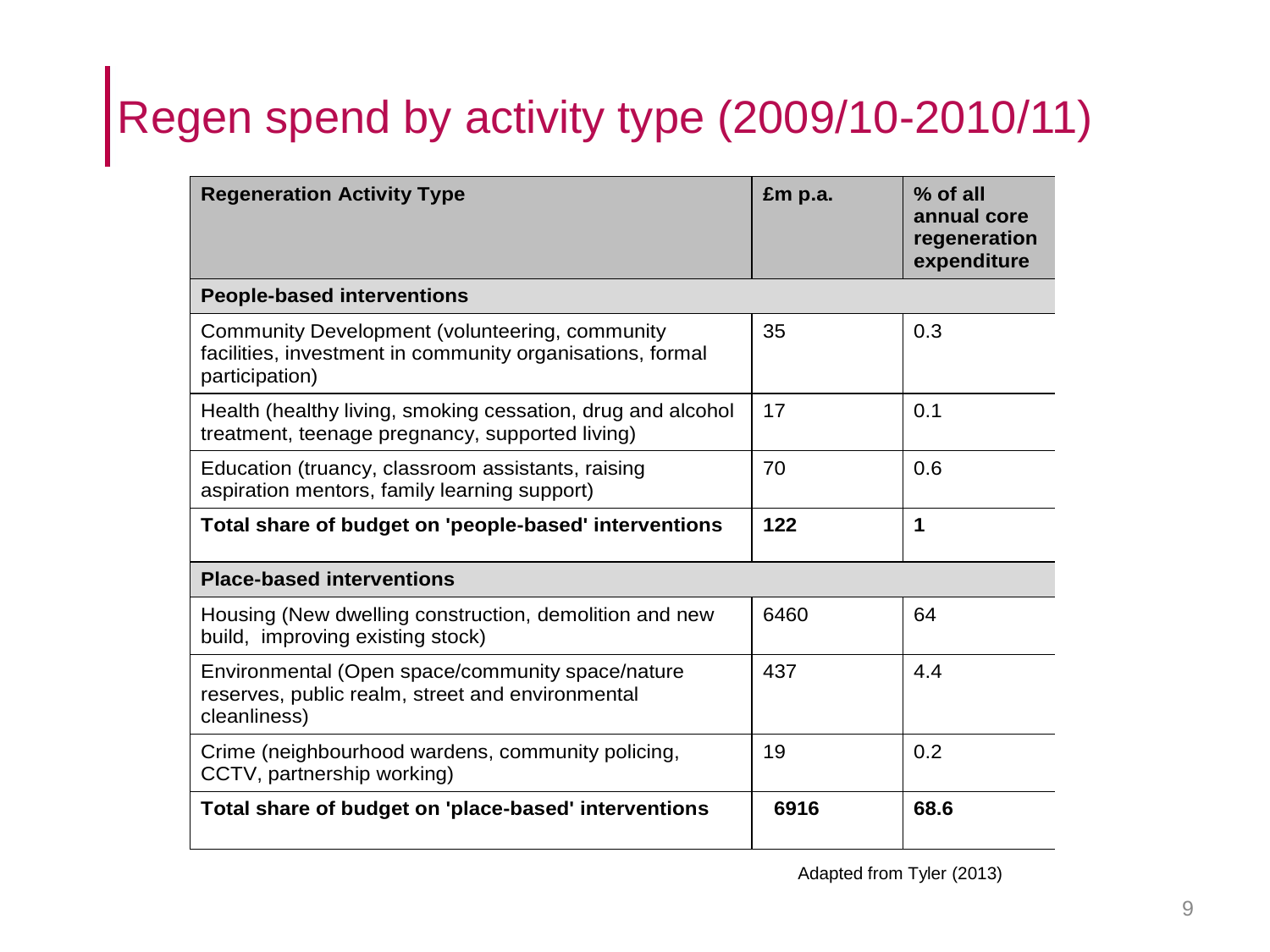# A 'post-regeneration' era?

- Regeneration policy after 2010:
	- End of top-down ABIs (NDC, HMR) + strategies (NSNR)
	- Narrative of failure
	- New structures of sub-regional governance (LEPs, Combined Authorities, metro mayors)
	- Shift in emphasis from capital to revenue spend
	- Big society, localism + 'DIY' regeneration (Neighbourhood Planning, Community Rights)
	- No major programme or national strategy!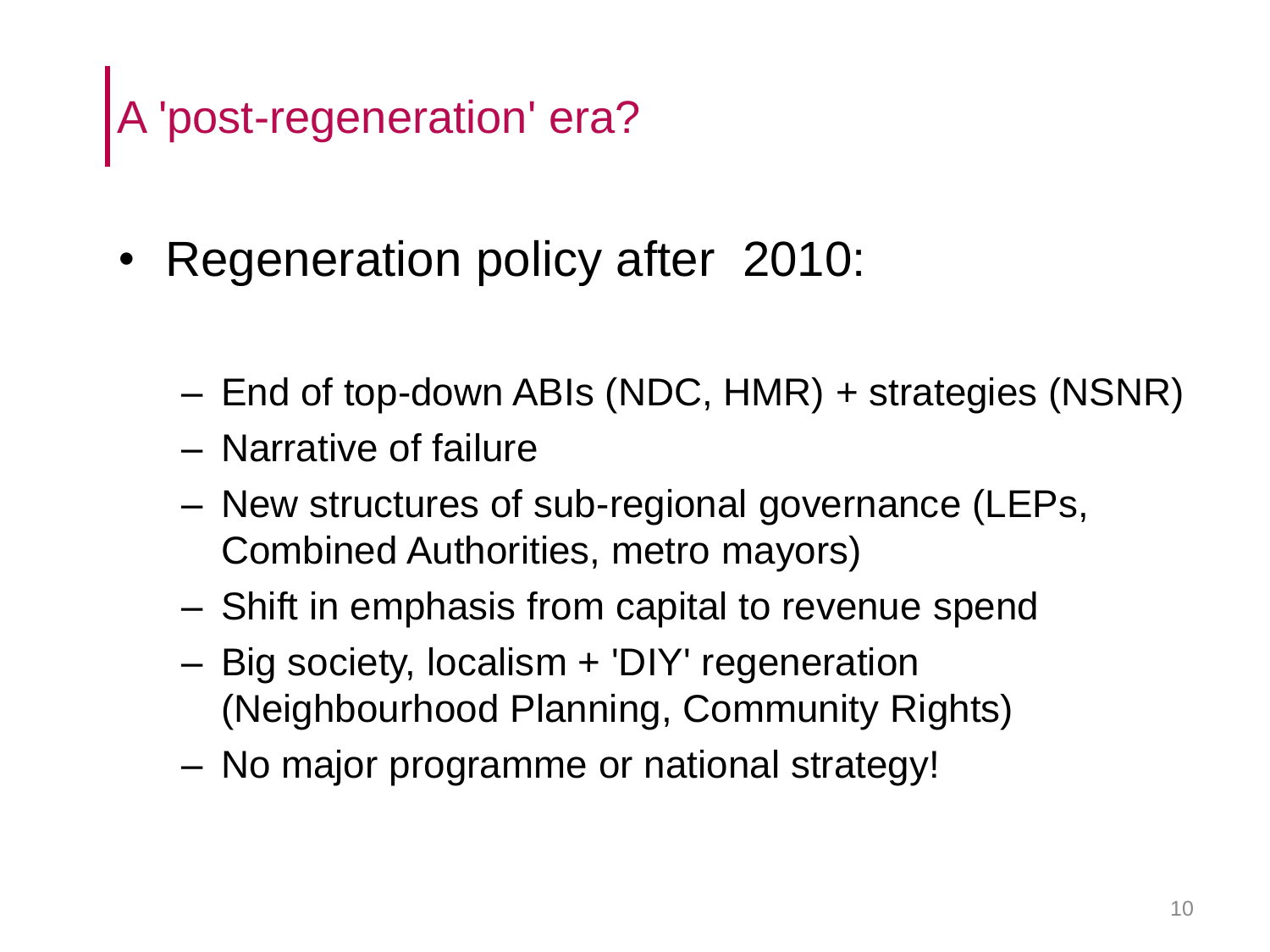## Our research

## *1. National Evaluation of New Deal for Communities*

*<http://extra.shu.ac.uk/ndc/>*

## *2. Regeneration and poverty: policy and practice review*

*http://www4.shu.ac.uk/research/cresr/ourexpertise/ [area-regeneration-and-localisation-evidence-and](http://www4.shu.ac.uk/research/cresr/ourexpertise/area-regeneration-and-localisation-evidence-and-policy-review)policy-review*

### 3. *Community led-approaches to reducing poverty in neighbourhoods*

[http://www4.shu.ac.uk/research/cresr/ourexpertise/](http://www4.shu.ac.uk/research/cresr/ourexpertise/community-led-approaches-tackling-poverty) community-led-approaches-tackling-poverty

| <b>Sheffield</b> Centre for<br><b>Hallam</b> Regional Economic<br><b>University</b> and Social Research<br>Regeneration and poverty:<br>policy and practice review<br><b>July 2014</b>                                                              | <b>Communities</b>                                                                                                                                                                            |
|-----------------------------------------------------------------------------------------------------------------------------------------------------------------------------------------------------------------------------------------------------|-----------------------------------------------------------------------------------------------------------------------------------------------------------------------------------------------|
| $JRF =$                                                                                                                                                                                                                                             | Exploring and explaining change in regen<br>schemes: Evidence from the New Deal for<br><b>Communities Programme</b><br>The New Deal for Communities National Evalu<br>Final report - Volume 5 |
| <b>Sheffield</b> Centre for<br><b>Hallam</b> Regional Economic<br><b>University</b> and Social Research<br>JOSEPH<br>JRI<br>Community-led<br>approaches to reducing<br>poverty in neighbourhoods: A<br>review of evidence and practice<br>June 2016 |                                                                                                                                                                                               |
| λ                                                                                                                                                                                                                                                   |                                                                                                                                                                                               |

**ration**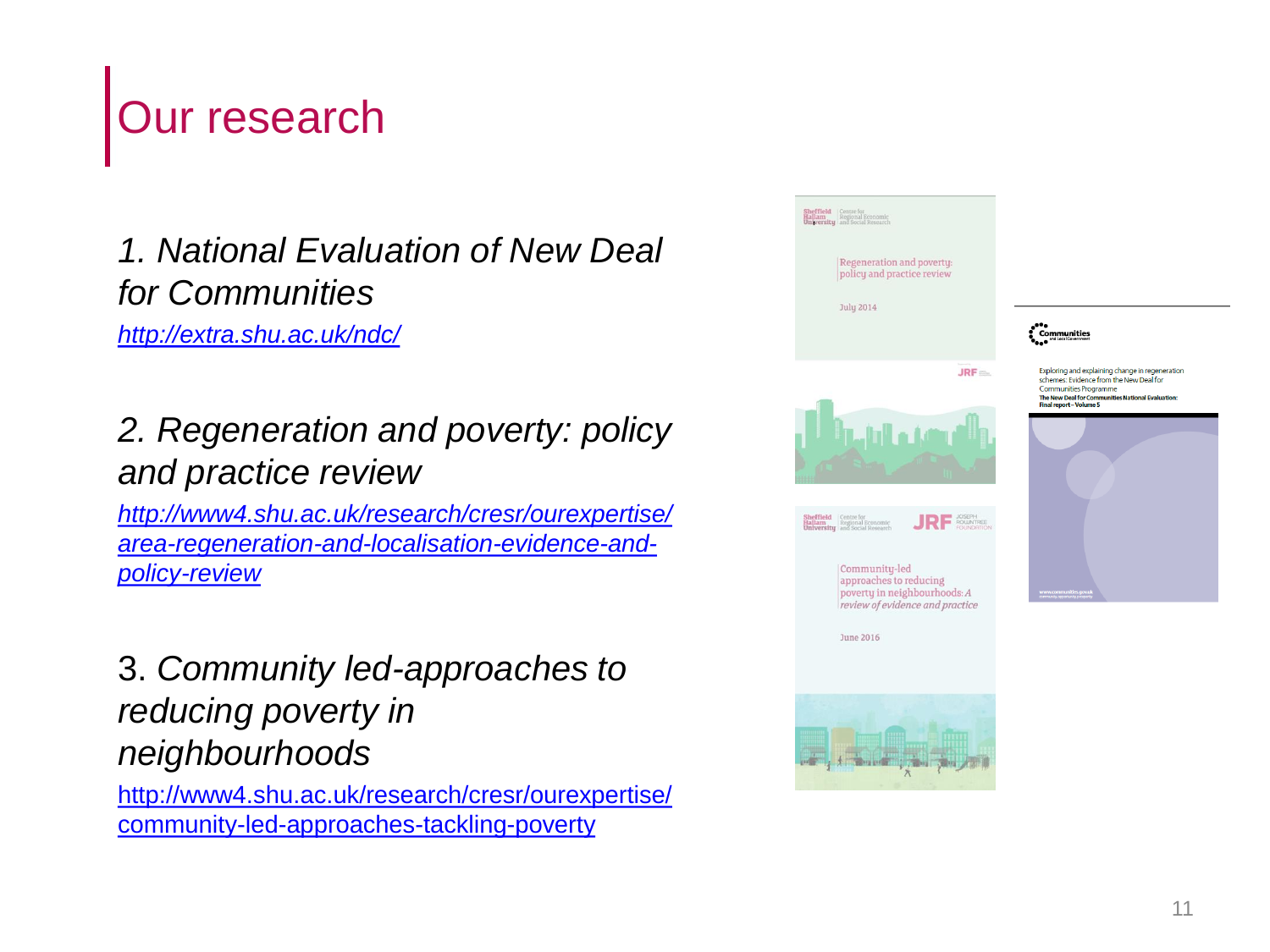The NDC approach to tackling health inequalities

- NDC spend  $=$  £148m  $+$  £72m of leveraged funding (1999-2008)
- Key priorities:

- new/improved health facilities inc. extra staff
- promoting healthier lifestyles
- targeting vulnerable groups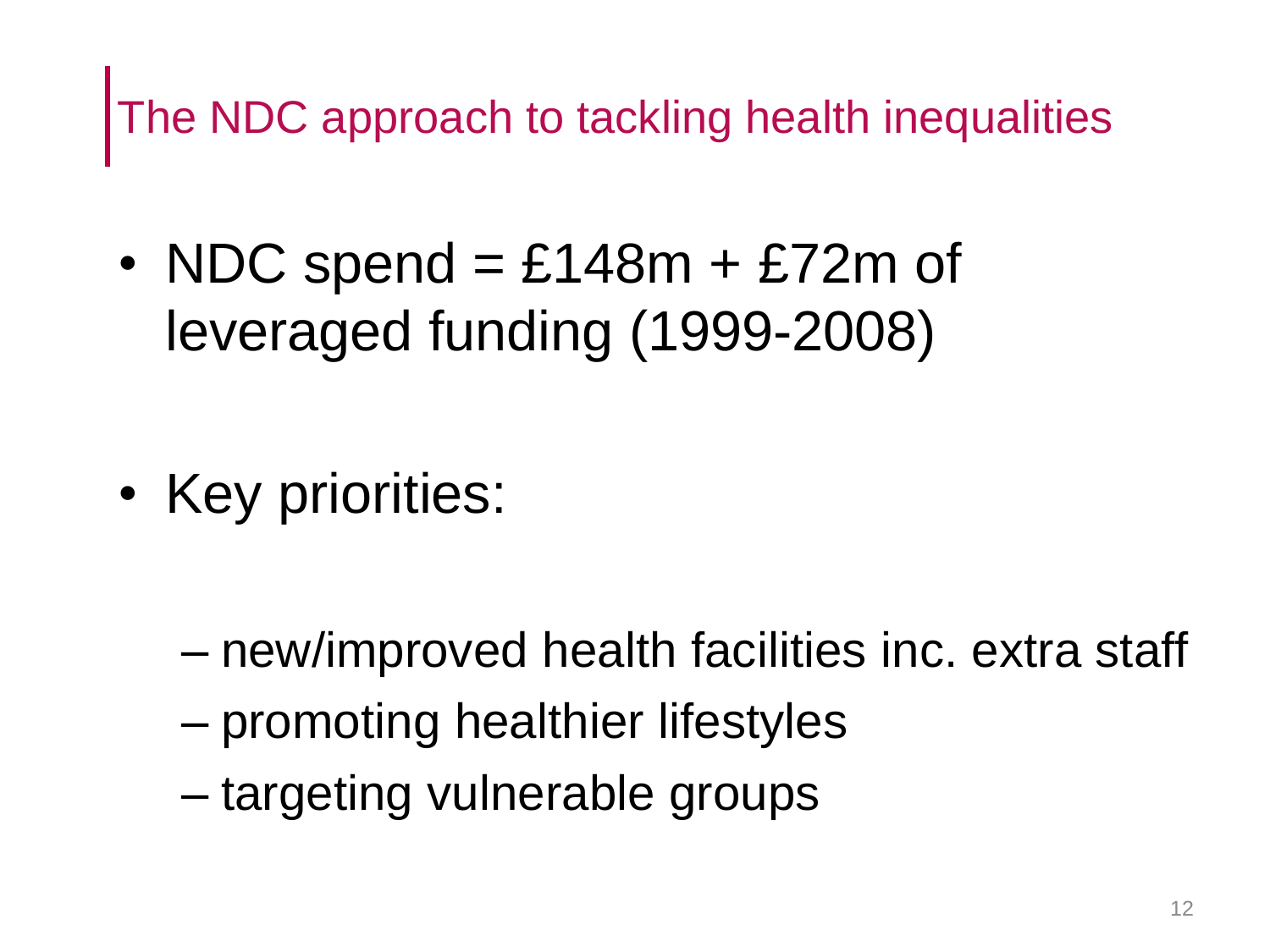## Spend per capita low



Source: CEA, System K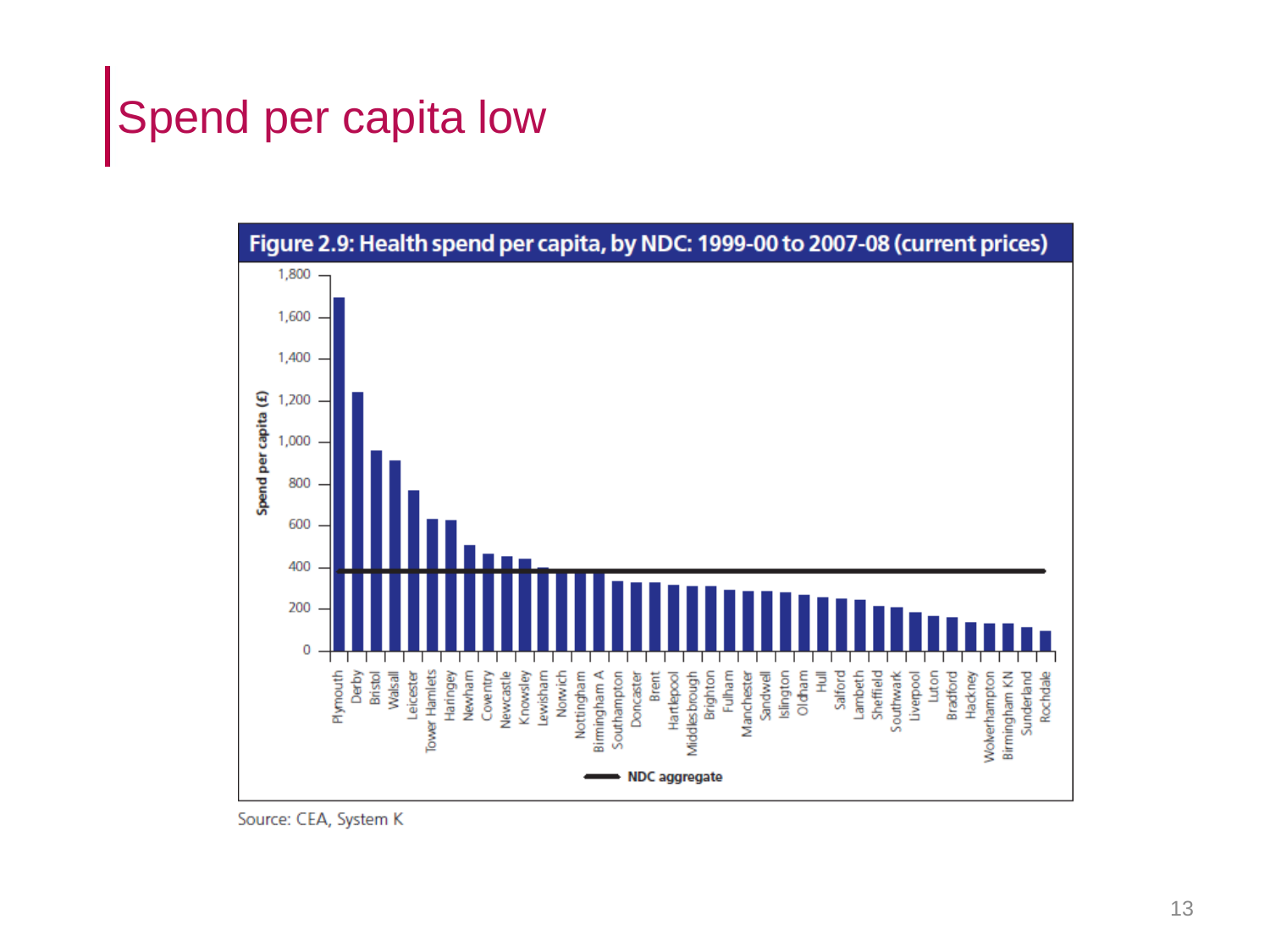# NDC - improvements in absolute outcomes

| Table 4.1: Health indicators: eight showing greatest change           |      |                     |
|-----------------------------------------------------------------------|------|---------------------|
|                                                                       | 2008 | Change<br>2002-2008 |
| Felt calm and peaceful most/all of the time during past<br>four weeks | 54   | 6                   |
| Trust local health services a great deal/a fair amount                | 81   | 6                   |
| Smoke cigarettes                                                      | 35   | $-5$                |
| Very/fairly easy to see family doctor/GP (a)                          | 75   |                     |
| Feel own health not good                                              | 19   |                     |
| Never eat five portions of fruit or vegetables in a day               | 15   |                     |
| Felt down in the dumps most/all of the time during past<br>four weeks | 8    | $-3$                |
| Been a happy person most/all of the time during past<br>four weeks    | 67   |                     |

Source: Ipsos MORI NDC Household Survey 2002-2008 Base: All; (a) All seen GP in last year Bold: Change significant at the 0.05 level (Z test)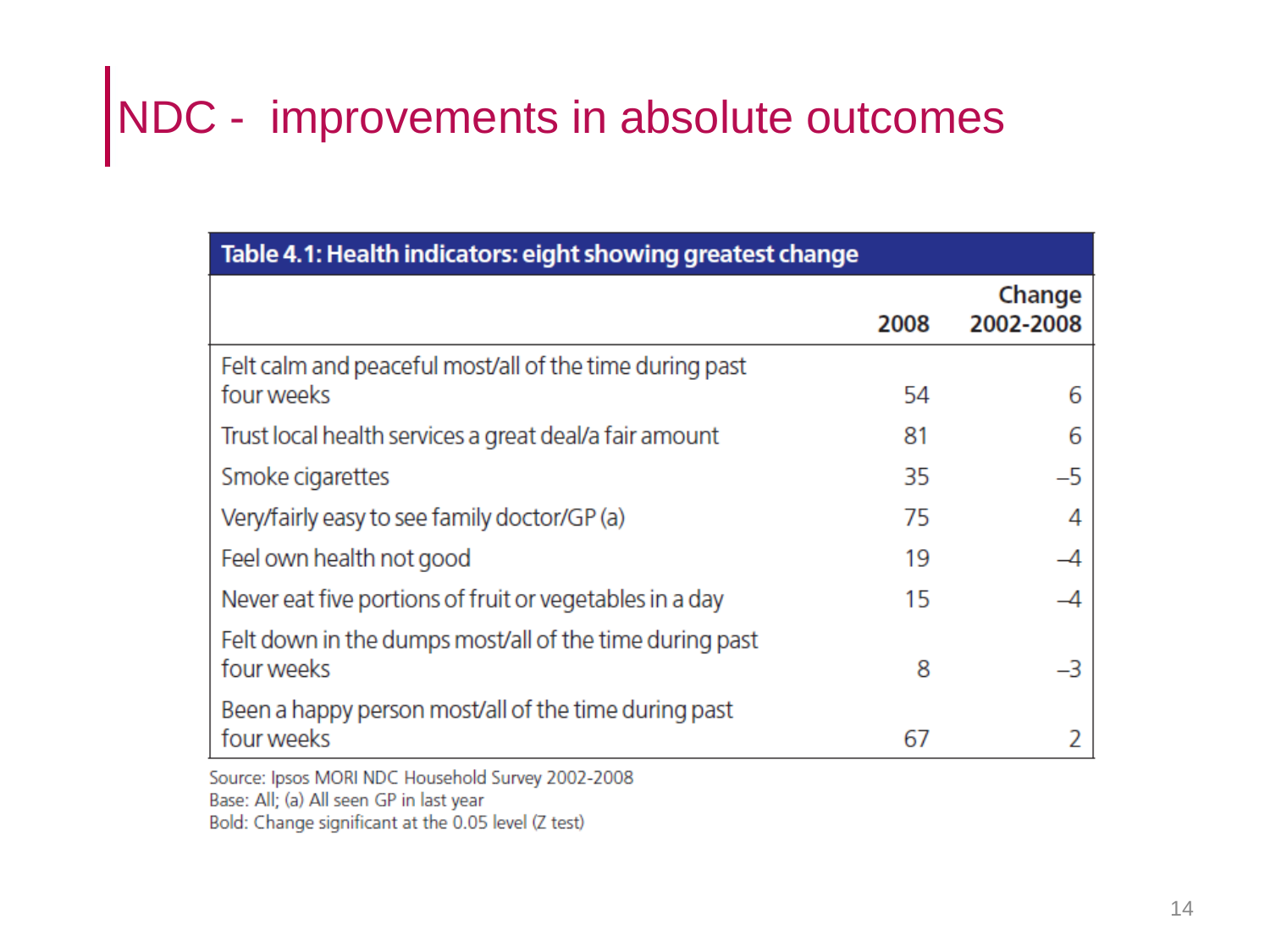## Did NDCs areas narrow the gap with England?

#### Figure 3.2: NDC improvement relative to national benchmarks: 2002 to 2008

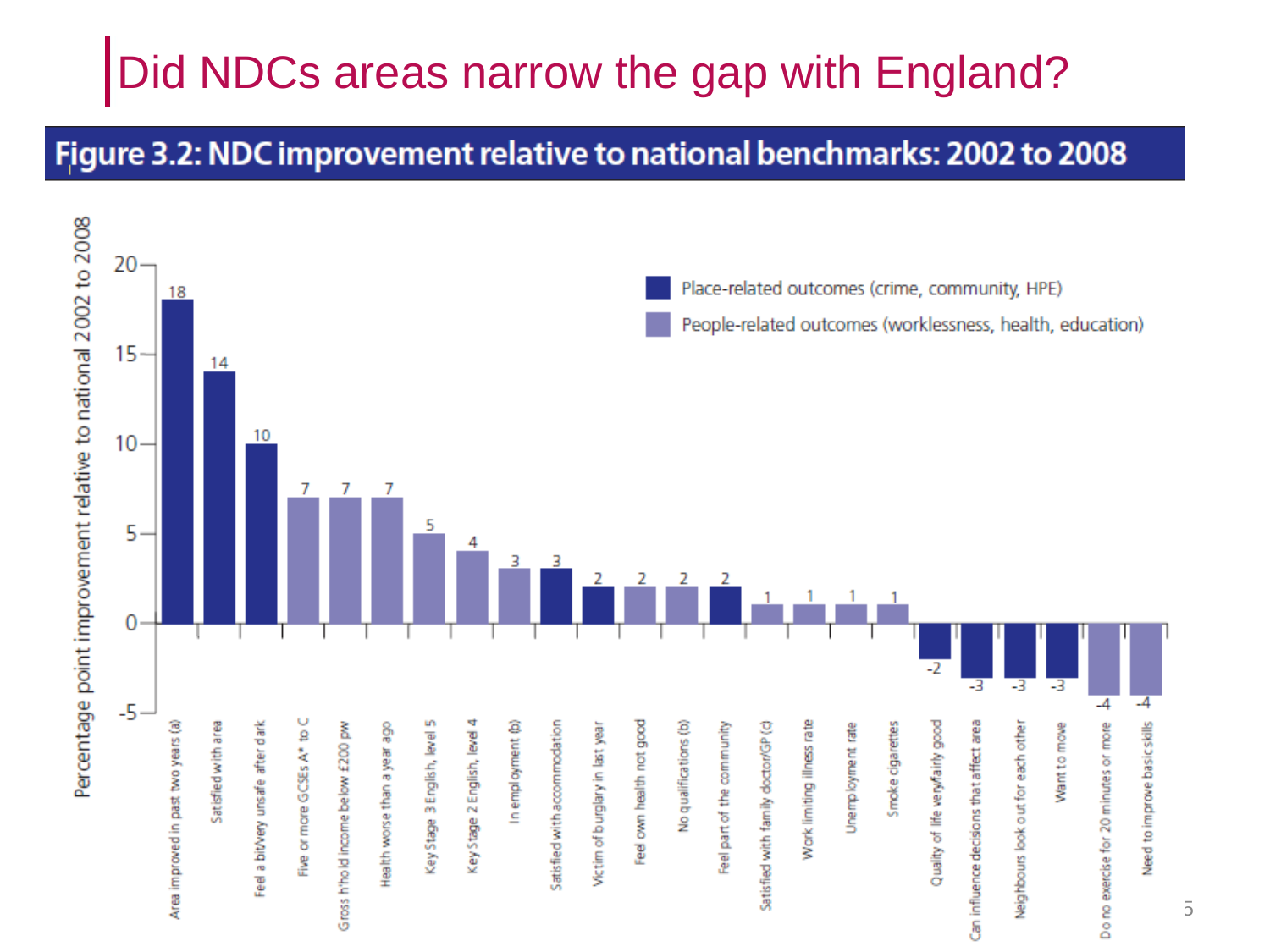## The SF36 mental health score

#### **Ipsos MORI Question QHE5:**

These questions are about how you feel and how things have been with you during the past four weeks. For each question, please give the one answer that comes closest to the way you have been feeling. How much of the time during the past four weeks.

#### Five components included within SF36 mental health score:

- A Have you been a very nervous person
- B Have you felt so down in the dumps that nothing could cheer you up
- C Have you felt calm and peaceful
- D Have you felt downhearted and low
- E Have you been a happy person

| Contribution towards composite score |  |  |
|--------------------------------------|--|--|
|                                      |  |  |
|                                      |  |  |
|                                      |  |  |
|                                      |  |  |
|                                      |  |  |
|                                      |  |  |
| Components A, B & D Components C & E |  |  |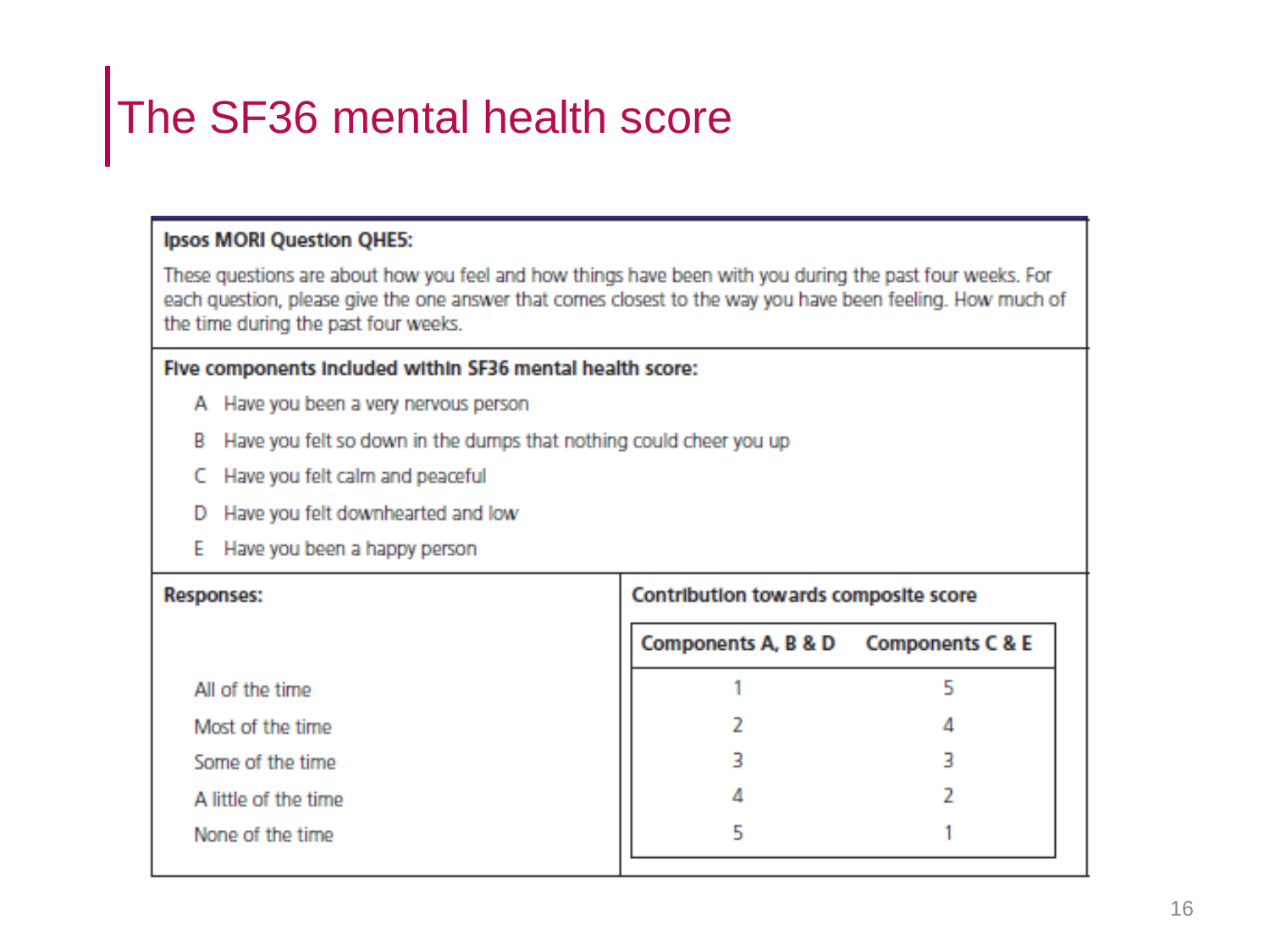## Improvements relative to comparator areas

### Figure 3.3: NDC areas improvement relative to comparator areas: 2002 to 2008

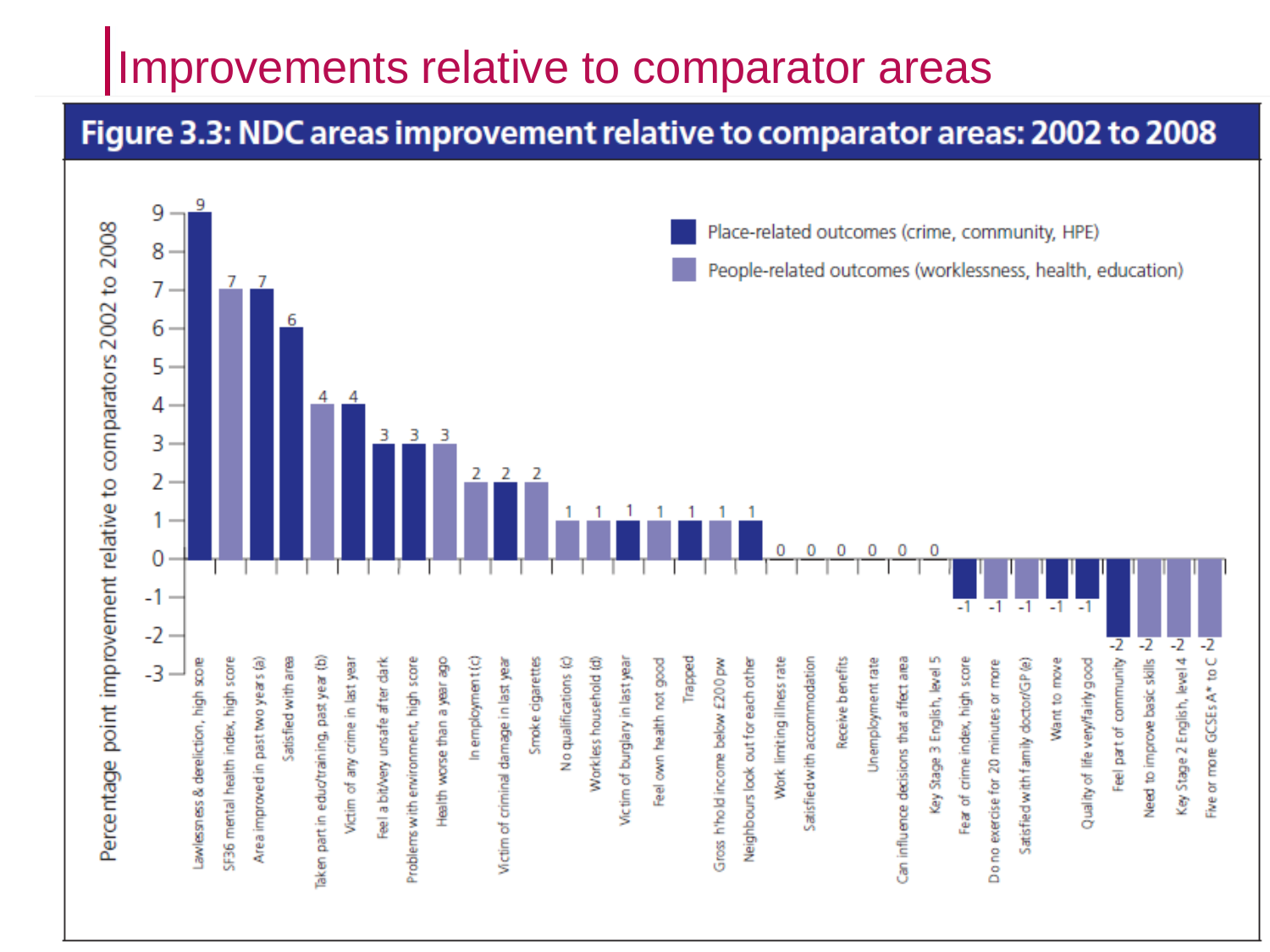## Longitudinal change

- Longitudinal analysis (2002-06) shows that improved mental health scores associated with improvements in:
	- Fear of crime or being a victim of crime
	- Satisfaction with accommodation
	- Satisfaction with area
	- Social relations
	- Vertical trust
	- Employment status (not into work in work)
	- General health
- Mutually beneficial links across outcomes around crime, the environment, trust in local agencies, social relations, and mental health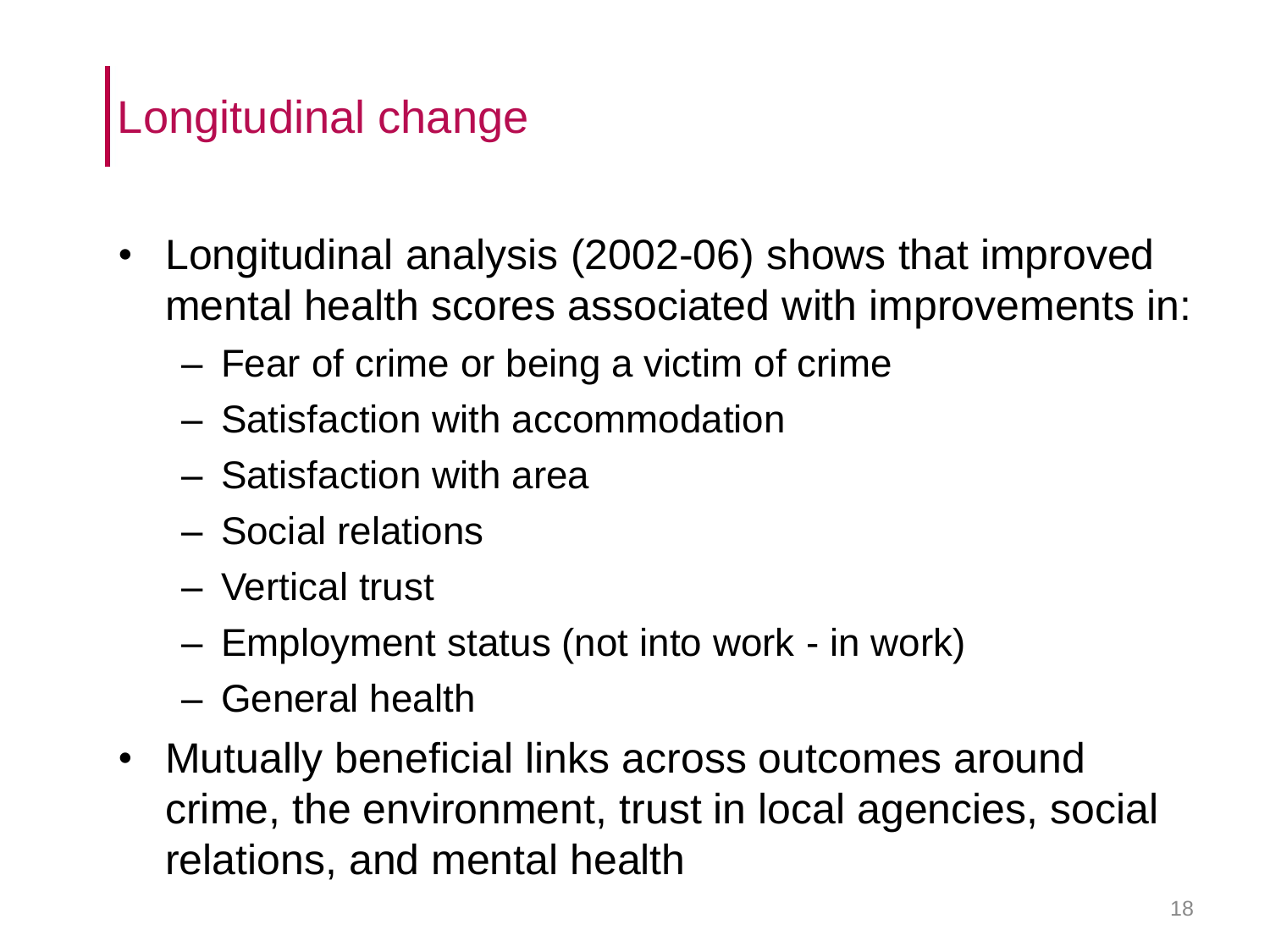# Putting NDC into context

- Targeting health inequalities through a dedicated programme (**Health Action Zones)** had limited impact
- But place-based regeneration schemes often report positive impacts on health and well-being:
	- **Decent Homes** = lower incidence of cardiovascular and respiratory complaints; a reduction in falls and accidents requiring medical attention, and fewer GP visits and hospital admissions ; improved satisfaction with home and neighbourhood + enhanced well-being amongst tenants
	- **Housing Market Renewal Pathfinders** = improved living conditions, enhanced health and higher feelings of safety due to better security and reduced incidence of crime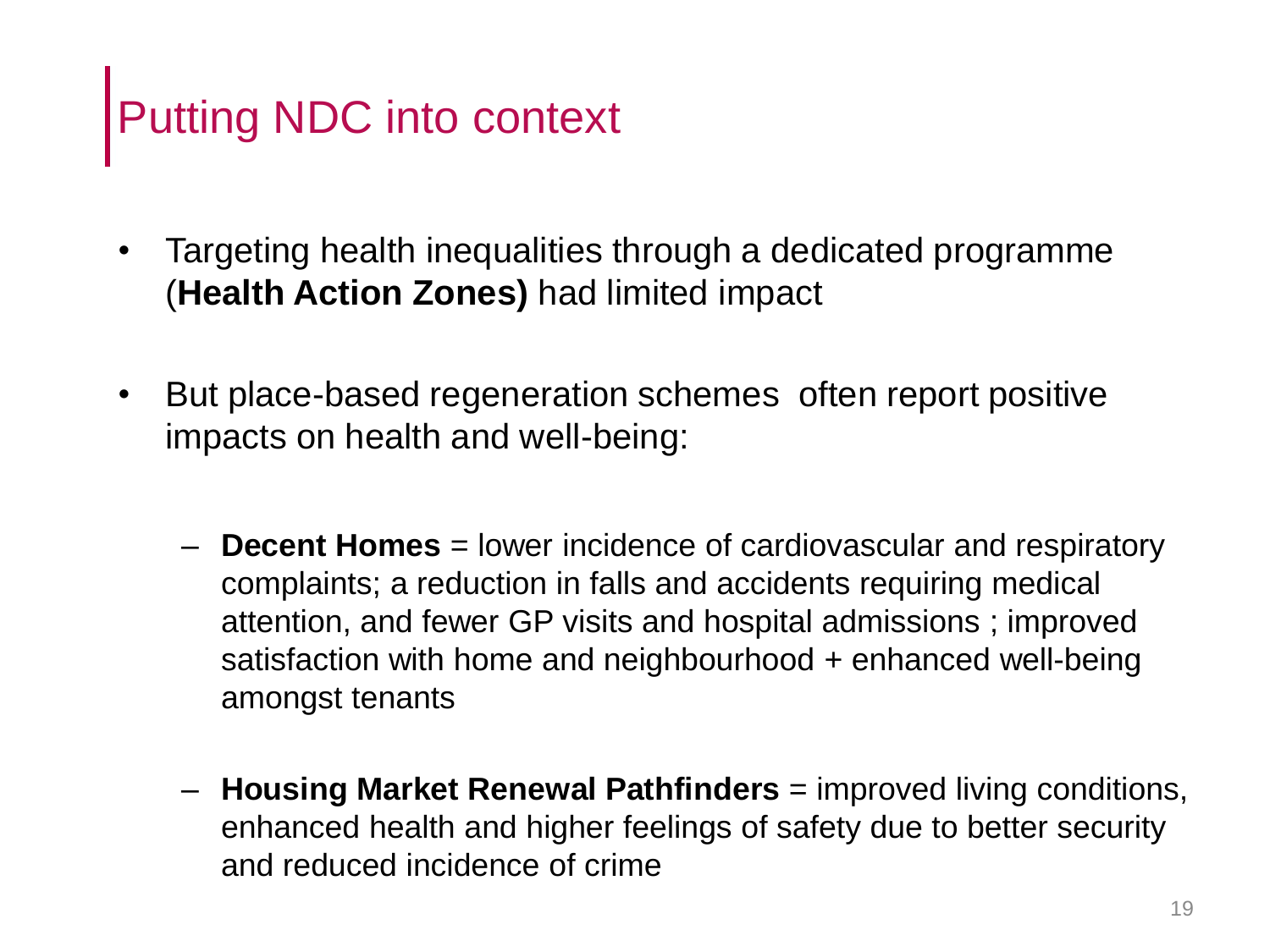## But regen doesn't always improve H&WB...



HOLD SAD DOES THIS HOUSE LOOK. THe Life and soul Deained out of it. its a stimme in good Community Split memore And not many old Tolls made THE JOUTNEY

GOO LOVE THEM All



This is my me home. I swed with my musband, and Family, in this house For 47 years, we had very happy times, there, saily we had to leave in Nov. 2006 One to demolision. We lette a lot of memories there.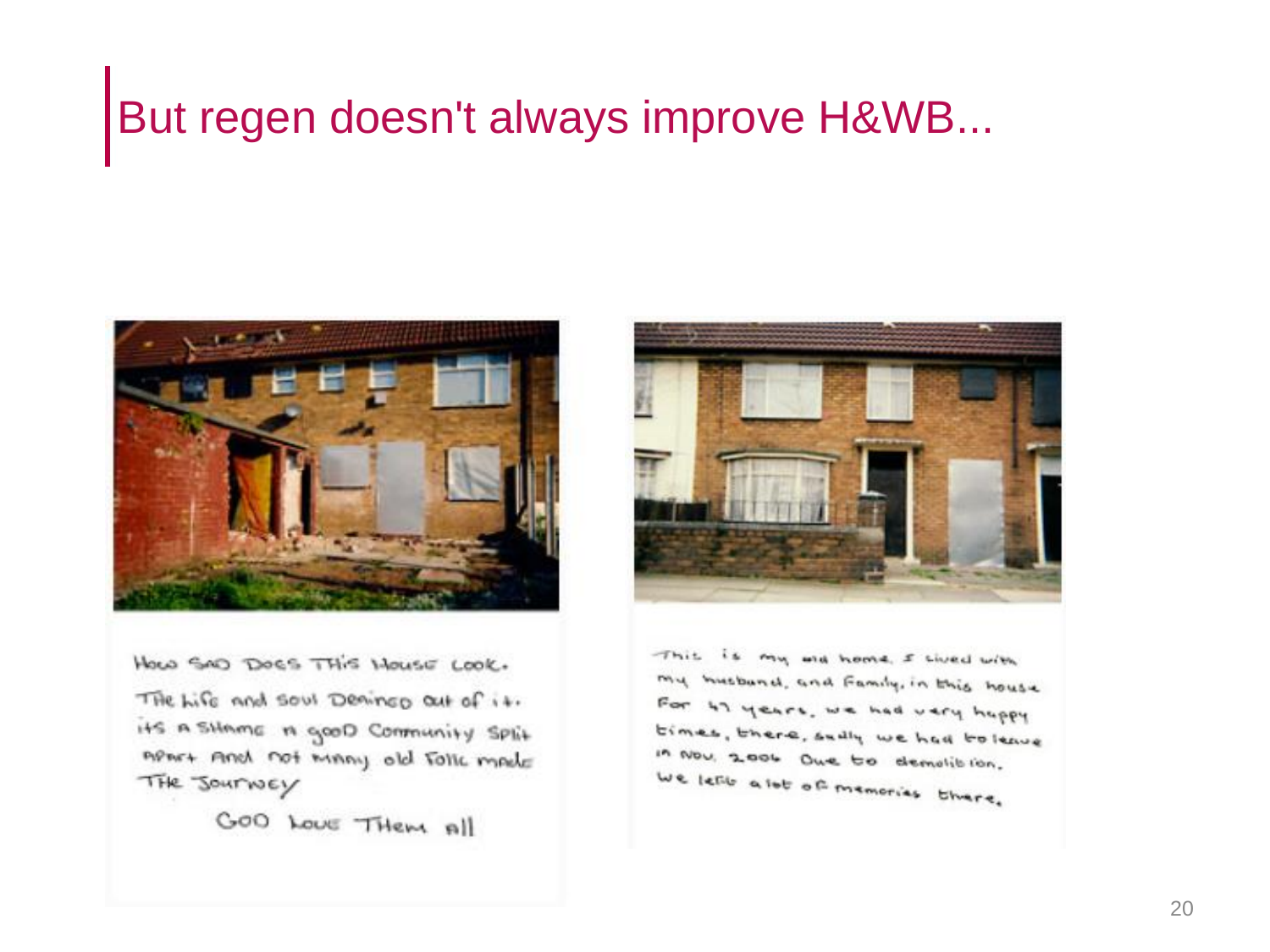## Can communities fill the gap?

- Evidence that community-led activities have beneficial impacts on health and well-being:
	- Volunteering in disadvantaged n'hoods enhances well-being, social interaction and perceptions of area (e.g. Hickman et al., 2015)
	- Food banks improve well-being for users with mental health issues through social interaction (Garthwaite *et al. ,* 2015)
	- Social groups to tackle report increased confidence + wellbeing  $\longrightarrow$  work or education (Parsfield, et al., 2015)
	- Volunteers in Empty Homes Community Grants programme see increase in self-esteem (Mullins and Sacranie, 2014)
- But evidence base poor, activities undermined by Austerity + difficult to achieve scale